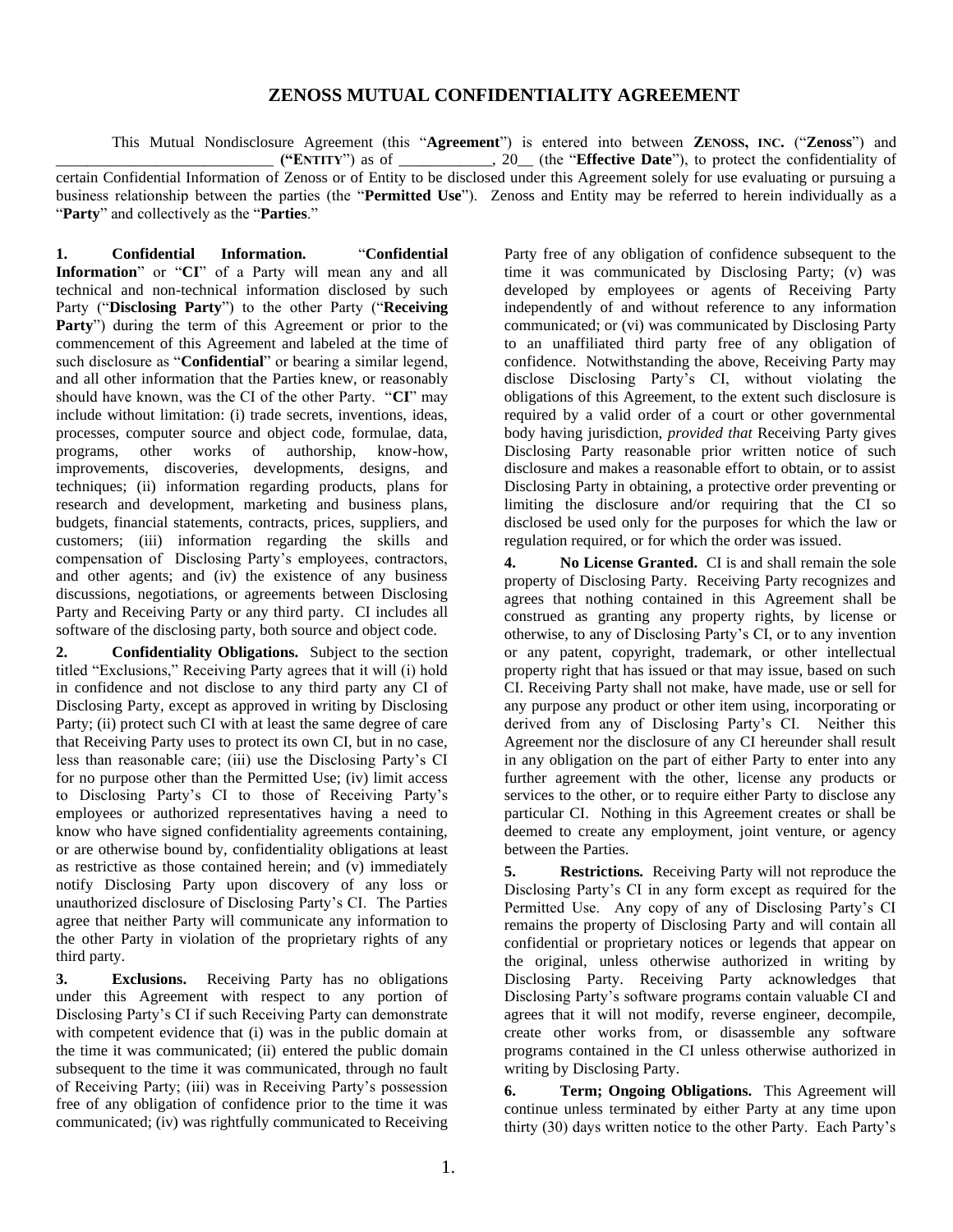obligations under this Agreement will survive termination of this Agreement and will continue in full force and effect with respect to CI of the other Party for two (2) year(s) from the date of disclosure of such CI, except that the Receiving Party's obligations with respect to CI including trade secret information shall survive for as long as such CI remains a trade secret under the applicable law. All tangible information furnished hereunder by Disclosing Party to Receiving Party shall remain the property of Disclosing Party. Upon termination of this Agreement, or upon written request of Disclosing Party, Receiving Party will (i) cease any use of Disclosing Party's CI; and (ii) promptly return to Disclosing Party all documents and other tangible materials containing any portion of, or summarizing, Disclosing Party's CI and all copies thereof. At Disclosing Party's request, an officer of Receiving Party will provide a certificate attesting to compliance with the foregoing.

**7. Disclaimer.** DISCLOSING PARTY IS PROVIDING CI ON AN "AS IS" BASIS FOR USE BY RECEIVING PARTY AT ITS OWN RISK. DISCLOSING PARTY DISCLAIMS ALL WARRANTIES, WHETHER EXPRESS, IMPLIED OR STATUTORY, INCLUDING WITHOUT LIMITATION ANY IMPLIED WARRANTIES OF TITLE, NON-INFRINGEMENT OF THIRD PARTY RIGHTS, MERCHANTABILITY, OR FITNESS FOR A PARTICULAR PURPOSE.

**8. GENERAL PROVISIONS.**

**8.1 Governing Law and Venue.** This Agreement and any action related thereto will be governed, controlled, interpreted, and defined by and under the laws of the State of Texas, without giving effect to any conflicts of laws principles that require the application of the law of a different state. Each Party hereby expressly consents to the personal jurisdiction and venue in the state and federal courts for the county in which Zenoss' principal place of business is located for any lawsuit filed there by Zenoss arising from or related to this Agreement.

**8.2 Severability**. If any provision of this Agreement is, for any reason, held to be invalid or unenforceable, the other provisions of this Agreement will be unimpaired and the invalid or unenforceable provision will be deemed modified so that it is valid and enforceable to the maximum extent permitted by law.

**8.3 No Assignment**. Neither Party will assign or transfer any rights or obligations under this Agreement without the prior written consent of the other Party and any attempted assignment, subcontract, delegation, or transfer in violation of the foregoing will be null and void, except that a Party may assign this Agreement without such consent to its successor in interest by way of merger, acquisition or sale of all or substantially all of its assets. The terms of this Agreement shall be binding upon assignees.

**8.4 Notices**. Each Party must deliver all notices or other communications required or permitted under this

Agreement in writing to the other Party at the address listed on the signature page, by courier, by certified or registered mail (postage prepaid and return receipt requested), or by a nationally-recognized express mail service. Notice will be effective upon receipt or refusal of delivery. If delivered by certified or registered mail, any such notice will be considered to have been given five (5) business days after it was mailed, as evidenced by the postmark. If delivered by courier or express mail service, any such notice shall be considered to have been given on the delivery date reflected by the courier or express mail service receipt. Each Party may change its address for receipt of notice by giving notice of such change to the other Party.

**8.5 Injunctive Relief**. Each Party acknowledges that its breach of this Agreement may cause irreparable damage to the other Party for which monetary damages would not be an adequate remedy and agrees that the other Party will be entitled to seek injunctive relief under this Agreement, as well as such further relief as may be granted by a court of competent jurisdiction. The rights and remedies provided to each Party herein are cumulative and in addition to any other rights and remedies available to such Party at law or in equity.

**8.6 Nonsolicitation of Employees**. During the term of the Agreement (including any renewal terms) and for one (1) year thereafter, neither party will , without the prior written consent of a Party, solicit for employment or hire any employees of the other party engaged in the work contemplated by this Agreement (other than by means of general employment solicitations conducted by third parties or through publications in each case that are not directed specifically at employees of a party) or subcontract work to any such person employed then or within the preceding six (6) months by a party. In the event a party actually hires an employee of the other party during the period set forth here, other than as a result of the general solicitation permitted here, then the hiring party shall pay the other party an amount of money equal to the starting salary or the previous salary of the hired employee, whichever is greater.

**8.7 Waiver**. Any waiver or failure to enforce any provision of this Agreement on one occasion will not be deemed a waiver of any other provision or of such provision on any other occasion.

**8.8 Export**. Receiving Party agrees not to export, directly or indirectly, any U.S. technical data acquired pursuant to this Agreement or any products utilizing such data, to countries outside the United States, because such export could be in violation of the United States export laws or regulations.

**8.9 Data Privacy.** Except for the business contact information of each party's employees which will be kept in accordance with privacy and protection laws, the Parties agree and acknowledge that all data transferred pursuant to this Agreement does not contain Personal Information. As such, neither the Discloser nor the Recipient are Processors nor Controllers (as such terms are defined in